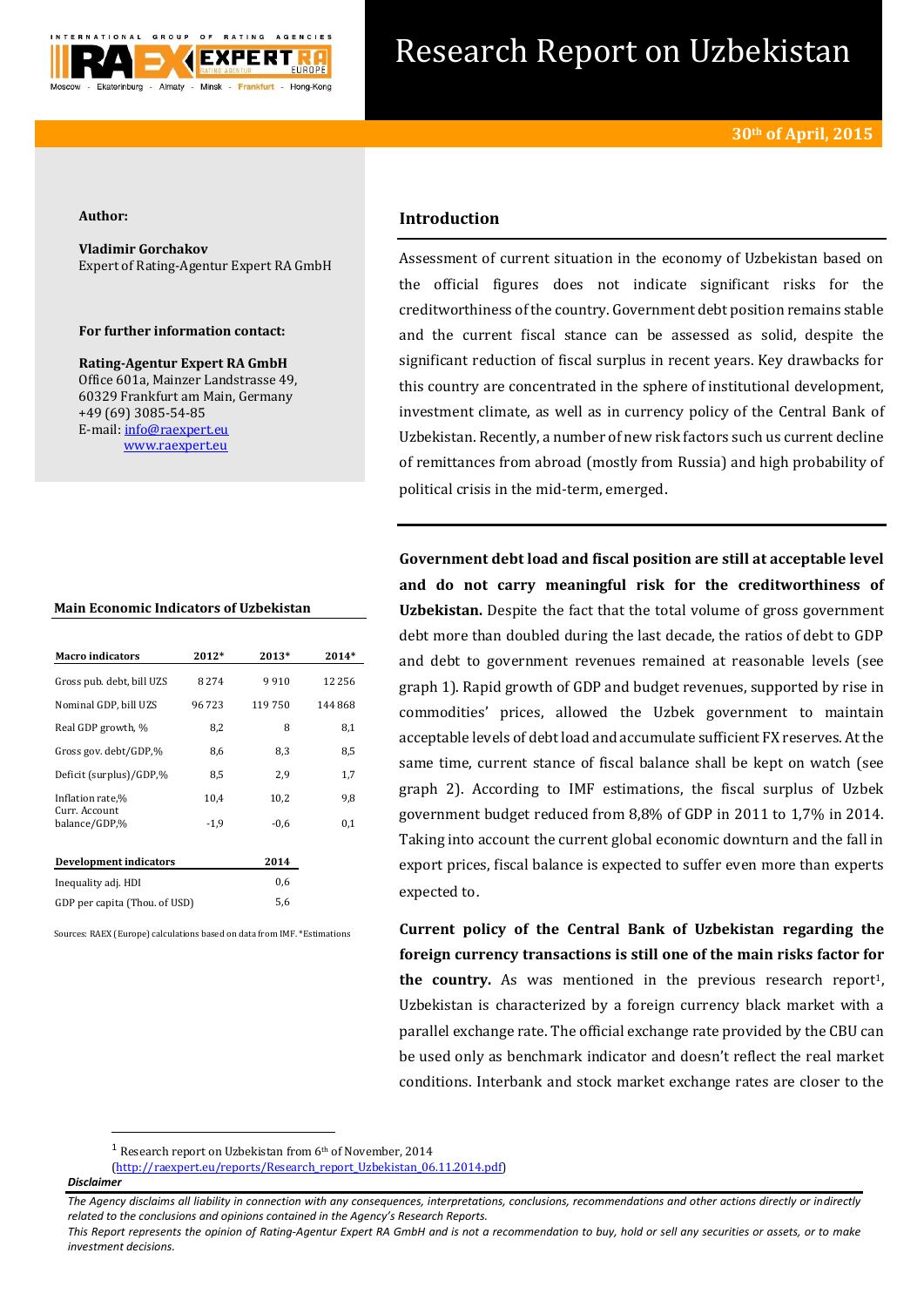# **Graph 1:** Uzbek gross government debt

GROUP

TIONAL

- Ekaterinburg



**BATING** 

**EXPERT** 

Almaty - Minsk - Frankfurt - Hong-Kong

 $O F$ 

AGENCIES

Source: RAEX (Europe) calculations based on data from the IMF \* IMF Estimations





Source: RAEX (Europe) calculations based on data from the IMF \* IMF Estimations

real one, but only a limited number of enterprises (usually favoured by authorities) have access to operations with these rates. Authorities prohibited purchasing foreign exchange in form of cash for residents from 1<sup>st</sup> of February 2013, but this didn't contribute to fighting the illegal market. There are two regulatory measures in place which contribute negatively to operations of legal entities. The first measure includes the obligations for exporters (especially, in the gold and cotton industries) to surrender a large share of their FX revenues. In addition, restrictions to operate in foreign currency makes the repatriation of profits and dividends problematic. Some foreign companies had to create «additional» export-oriented business in order to have access to foreign currency. Information about current exchange rate on the "black market" is not publicly available. Last estimations by IMF showed that the cost of US dollar on the "black market" was 46% higher than the official rate in 2012; less reliable, but more current information from the local media shows that the difference between the official exchange rate and "black market" rate was around  $40\%$  as of 1<sup>st</sup> of January 2015 (see graph 3). According to experts' assessments, the recent depreciation of SUM (during the last quarter of 2014 and  $1<sup>st</sup>$  quarter of 2015) at the "black market" was mostly driven by depreciation of Russian ruble and reduction of remittances flow from Russia.

**Combination of lack of trust in local statistic, high levels of corruption and authoritarian political system is the main institutional risk of Uzbekistan.** The country maintained its position in the ranking of most corrupted countries issued by Transparency International: Uzbekistan is perceived to be the 8th most corrupt country in the world according to the 2014 CPI index. High level of distortions in official statistic, as well as low level of authority's transparency make the overall assessment of the country very difficult. All together, these factors contributed negatively to the institutional climate in the country. In addition, the results of last president elections (March 2015) indicated the potential mid-term political conflict in the country regarding the next head of the country (there are no clear candidates who could compete for the president position in future).

**Sluggish business environment and contradictory government policies in relation to foreign investors slow the inflow of investors to the Uzbek economy.** Despite the fact that Uzbekistan holds a range of different natural resources (gold, uranium, oil and gas, etc.) and a potentially highly attractive local consumer market (population is over 30 mln. of people), the country demonstrates one of the lowest levels of FDI per capita compared with neighboring countries in Central Asia and

#### *Disclaimer*

*This Report represents the opinion of Rating-Agentur Expert RA GmbH and is not a recommendation to buy, hold or sell any securities or assets, or to make investment decisions.*

*The Agency disclaims all liability in connection with any consequences, interpretations, conclusions, recommendations and other actions directly or indirectly related to the conclusions and opinions contained in the Agency's Research Reports.*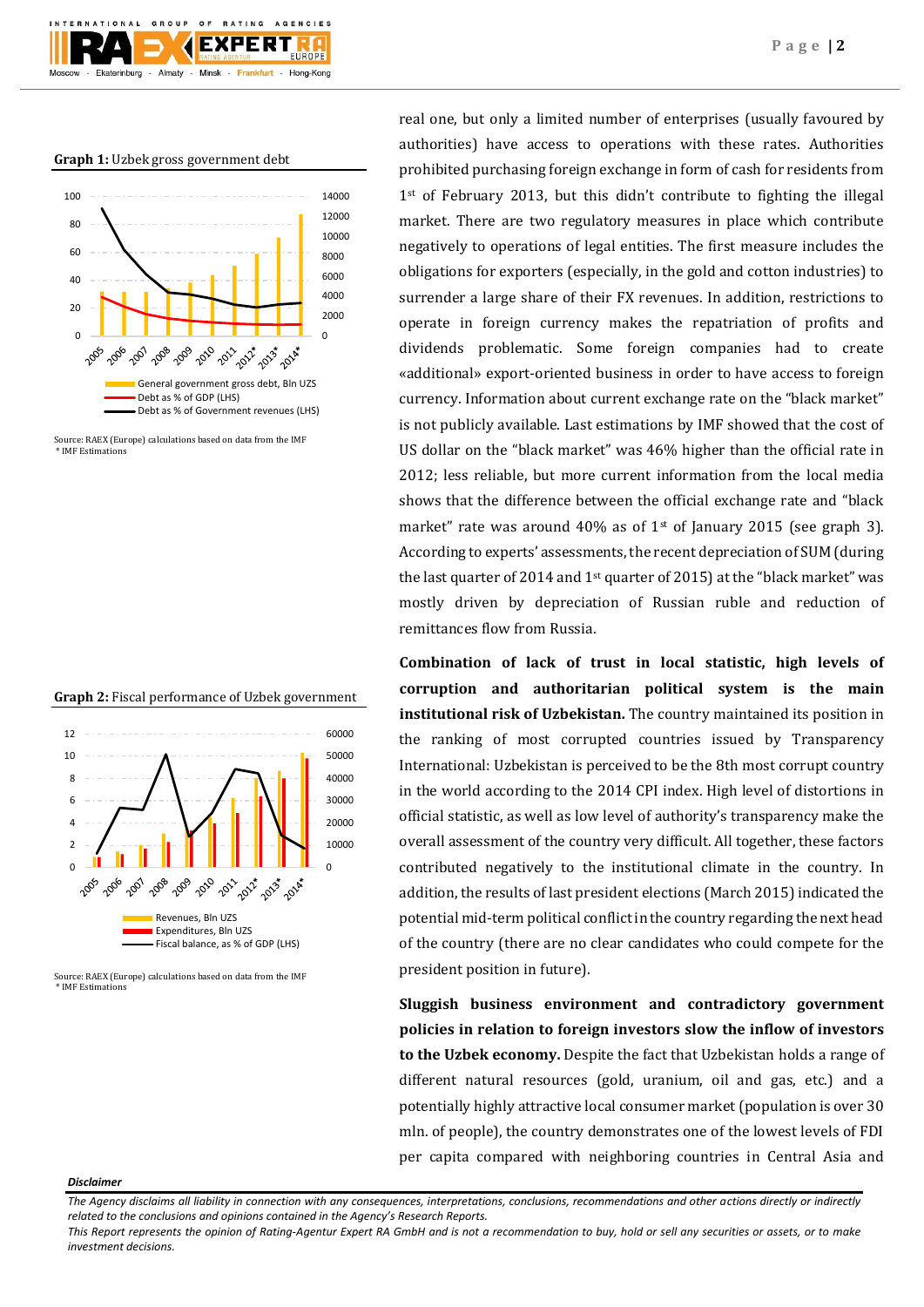**Graph 3:** Amount of UZS per 1 dollar in accordance of different exchange rates



Caucasus region (see graph 4). The Uzbek government actively pursued a policy of attracting large foreign investors until 2005. A range of joint ventures was created during this period in different spheres of the Uzbek economy: "Zaravshan-Newmont", "Oxus Gold" (gold industry); "Uz-Texaco" (oil and chemical industry), "Uzkeysagrolizing" (finance), etc. After 2006 most of these enterprises were deprived of privileges (in taxation and other spheres). In addition, the independent media and the experts noticed a significant number of scandals associated with hostile takeovers and even nationalization of assets of some foreign investors in recent years. For instance, Mobile TeleSystems OJSC ("MTS") which is the leading telecommunication group in Russia and the CIS, lost its assets in Uzbekistan in 2012. The general assessment of Uzbek business-climate made by international organizations is also extremely negative: the country occupies 141st place in the ranking of Doing Business out of more than 180 countries and 100<sup>th</sup> in the ranking of "Protecting investors".

### **Graph 4:** Dynamic of foreign direct investments per capita (current USD per capita)



Source: RAEX (Europe) calculations based on data from the World Bank

**The reduction in the amount of remittances from Russia can be assessed as additional risk factor for the Uzbek economy, in particular for its currency market.** In terms of export-import operations, the current economic slowdown in Russia poses negligible risks to the Uzbek economy. According to IMF estimations, less than 3% of exports and 3-10% of imports depend on Russia. On the other hand, Uzbekistan is the largest acceptor of remittances from Russia among CIS countries (see graph 5). According to the IMF estimations net remittances constituted 6,4% of country's GDP in 2014 (6,5% in 2013). Regarding the fact that the overall current balance of Uzbekistan was equal to 2,3% of

#### *Disclaimer*

*This Report represents the opinion of Rating-Agentur Expert RA GmbH and is not a recommendation to buy, hold or sell any securities or assets, or to make investment decisions.*

*The Agency disclaims all liability in connection with any consequences, interpretations, conclusions, recommendations and other actions directly or indirectly related to the conclusions and opinions contained in the Agency's Research Reports.*